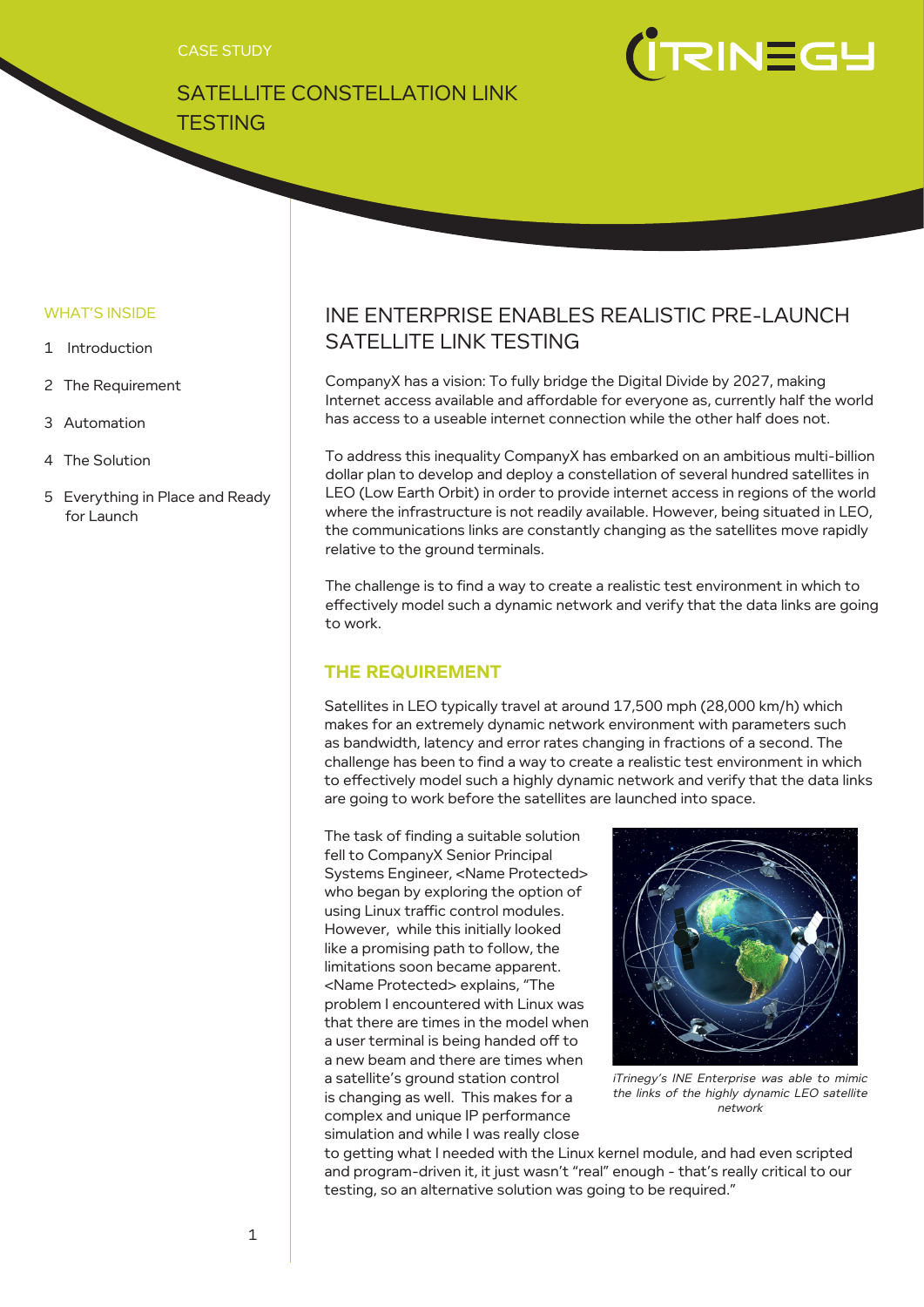#### **AUTOMATION**

The next step for <Name Protected> was to consider DPDK-based userspace networking which he realized could potentially offer the control and flexibility to address the handover issues. This opened the possibility of using proprietary DPDK-based network emulators. However, a lack of the automation required to drive the necessary parameter changes at the speed needed to accurately simulate the CompanyX network, quickly ruled out a large percentage of products on the market. "I had looked at several network emulators but one of the problems we had with them was the APIs used - they were not dynamically drivable via scripting in the way that we needed - our system is so dynamic it would be impossible for a human to drive it - you have to have automation to drive the impairments dynamically. Other products appeared to offer the required functionality but we quickly ruled them due to their prohibitively high costs", commented <Name Protected>.

#### **THE SOLUTION**

A colleague of <Name Protected>'s who had used iTrinegy's INE Enterprise Network Emulator before, alerted him to its capability and prompted <Name Protected> to take a look, so an online demonstration was arranged. "I recognized it was a "user space app" so I knew that it should offer the flexibility and control that I thought we would need. I was impressed by the architecture that iTrinegy used in the INE Enterprise and that gave me confidence that its API would succeed where other products had failed me before. Its programmatic control would also enable us to achieve the extremely rapid network parameter changes that our testing required".

Critical to CompanyX, and a feature that iTrinegy specifically engineered into the INE product range, is the ability to simulate the handover capability at the IP level in order to reproduce the timing required in transmission while beams and satellites are being transitioned. <Name Protected> explains, "I use the INE Emulator to pretend I am a user terminal somewhere on Earth with a particular satellite profile which comes with many different impairments including what kind of bandwidth I get under various conditions. The handover capability is a very important impairment in doing this. It is not something I would have expected in a generally available product so I wasn't



iTrinegy's INE Enterprise can simulate "handover" at the IP level and its programmatic control allows extremely rapid LEO network parameter changes

surprised that some specific software engineering would be required". This unique feature is now a standard component of the INE product range.

The combination of the INE's scalability features, automation and Handover capability provides CompanyX with the required test environment. As a result, <Name Protected> is able to run daily models with many different combinations of latencies, base error rates, signal strengths, power outputs and Signal-to-Noise ratios which will ultimately give particular error rates.